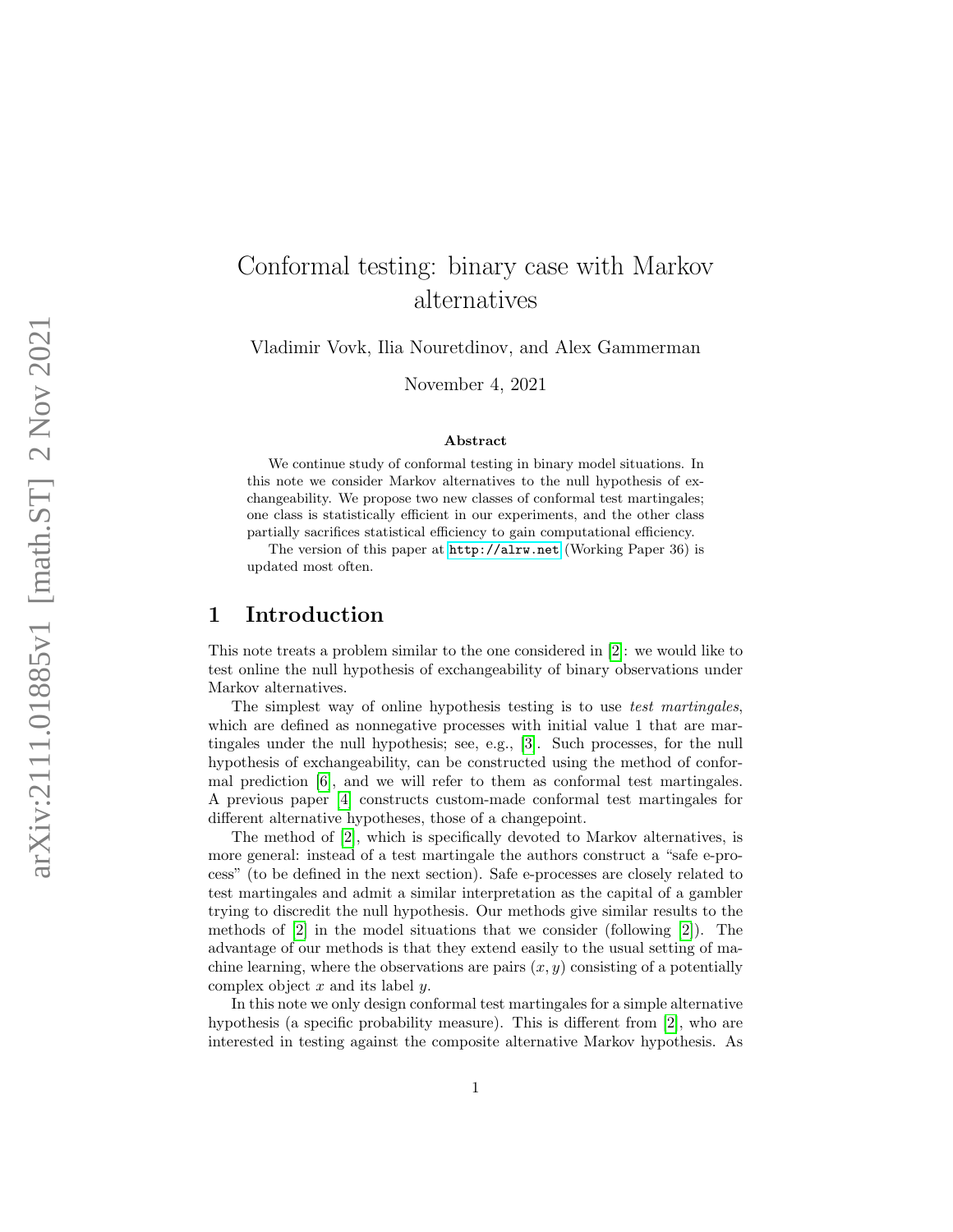in [\[2\]](#page-7-0), we could mix our conformal test martingales over the possible alternative hypotheses, but we leave this step for future research.

### 2 Model situations

This section introduces the model situations considered in this paper, following [\[2,](#page-7-0) Section 4.2]. Our data consist of binary observations generated from a Markov model. We will use the notation  $\text{Markov}(\pi_{1|0}, \pi_{1|1})$  for the probability distribution of a Markov chain with the transition probabilities  $\pi_{1|0}$  for transitions  $0 \to 1$  and  $\pi_{1|1}$  for transitions  $1 \to 1$ ; the probability that the first observation is 1 will always be assumed 0.5. In the hard case, the model is Markov $(0.4, 0.6)$ , and in the *easy case*, the model is Markov $(0.1, 0.9)$ . The number of observations is  $N := 10^4$  (as in [\[2\]](#page-7-0)) or  $N := 10^3$  or  $N := 10^2$ ; we will refer to these scenarios as large, medium, and small, respectively.

In all our experiments we use 2021 as the seed for the NumPy pseudorandom number generator. (This, however, does not make the trajectories in our plots comparable between different scenarios.) The dependence on the seed will be explored in boxplots reported in Section [5;](#page-5-0) the seed affects not only the data but also the values of conformal martingales, which are randomized processes, given the data.

Let  $B_{\pi}$  be the Bernoulli distribution on  $\{0,1\}$  with parameter  $\pi \in [0,1]$ :  $B_{\pi}(\{1\}) = \pi$ . Set  $\text{Ber}(\pi) := B_{\pi}^{\infty}$ . Our null hypothesis is the *IID model*, under which the observations are generated from  $\text{Ber}(\pi)$  with unknown parameter  $\pi$ .

Ramdas et al. construct a safe e-process  $R = R_n$ : namely, under any  $\text{Ber}(\pi)$ , R is dominated by a test martingale  $M_n^{(\pi)}$  w.r. to Ber( $\pi$ ), in the sense that  $R_n \leq M_n^{(\pi)}$  for all n and  $\pi$ . The trajectories of their process for the two cases, hard and easy, are shown in Figure [1](#page-1-0) (they coincides with those in Figure 4 in [\[2\]](#page-7-0) apart from using base 10 logarithms and a different randomly generated dataset). The figure also shows trajectories of the Simple Jumper martingale (see, e.g., [\[5\]](#page-7-4)) for various values of the jumping rate; it performs poorly in this



<span id="page-1-0"></span>Figure 1: The process  $R$  of  $[2]$  and the Simple Jumper in the large scenario. Left panel: the hard case. Right panel: the easy case.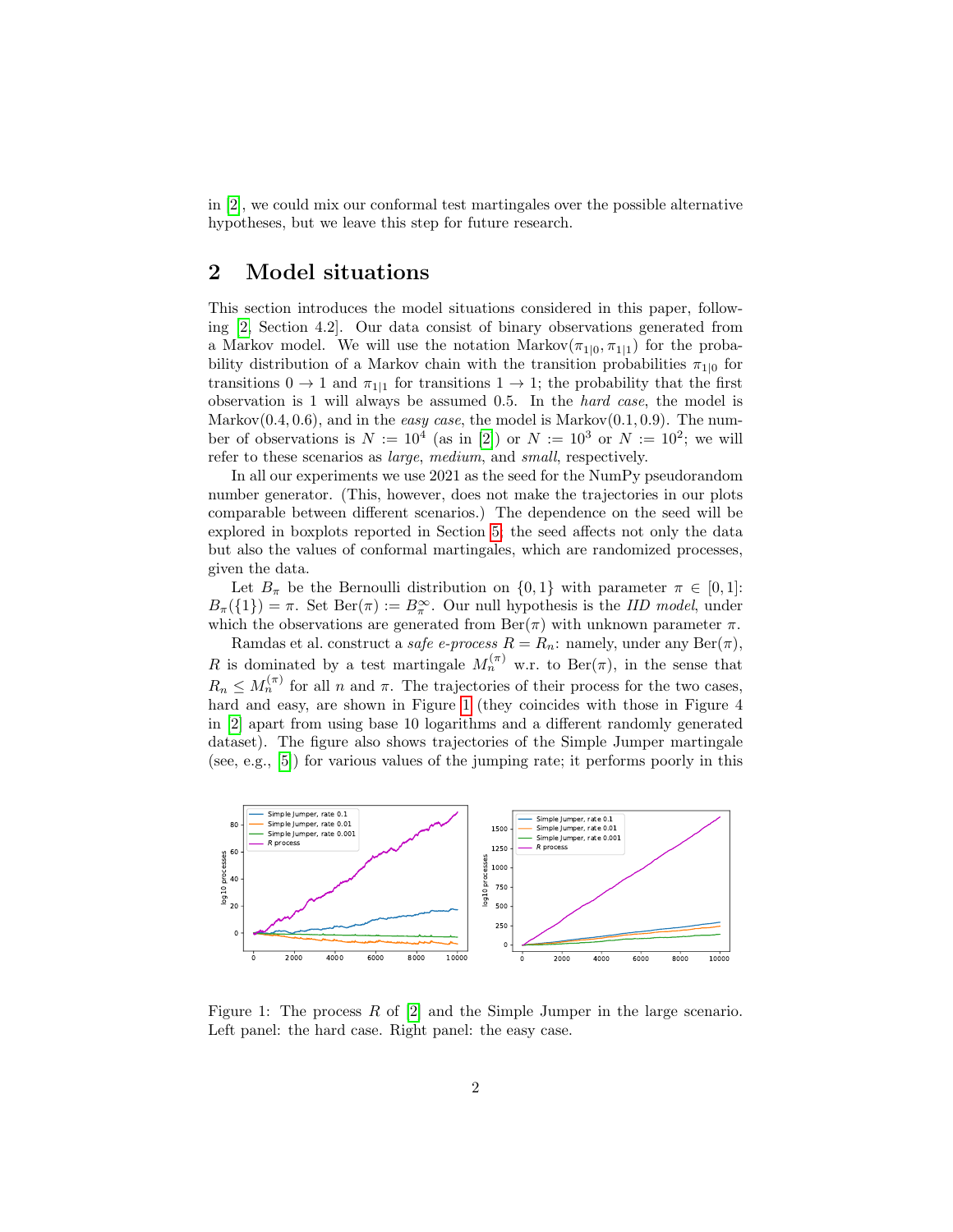

<span id="page-2-0"></span>Figure 2: The two benchmarks, R process, Bayes–Kelly conformal test martingale, and its simplified version in the large scenario. Left panel: hard case. Right panel: easy case.



<span id="page-2-1"></span>Figure 3: The analogue of Figure [2](#page-2-0) for the last 1000 observations.

context.

## 3 Two benchmarks

In this section we will discuss possible benchmarks that we can use for evaluating the quality of our conformal test martingales. The upper benchmark is

$$
UB_n := \frac{\text{Markov}(\pi_{1|0}, \pi_{1|1})([z_1, \ldots, z_n])}{\text{Ber}(0.5)([z_1, \ldots, z_n])},
$$

where  $[z_1, \ldots, z_n]$  is the set of all infinite sequences of binary observations starting from  $z_1, \ldots, z_n$ , and  $z_1, z_2, \ldots$  are the actual observations. The lower benchmark is

$$
LB_n := \frac{\text{Markov}(\pi_{1|0}, \pi_{1|1})([z_1, \ldots, z_n])}{\text{Ber}(\hat{\pi})([z_1, \ldots, z_n])},
$$

where  $\hat{\pi} := k/n$  (the maximum likelihood estimate) and  $k = k(n)$  is the number of 1s among  $z_1, \ldots, z_n$ . By definition,  $UB_0 = LB_0 := 1$ .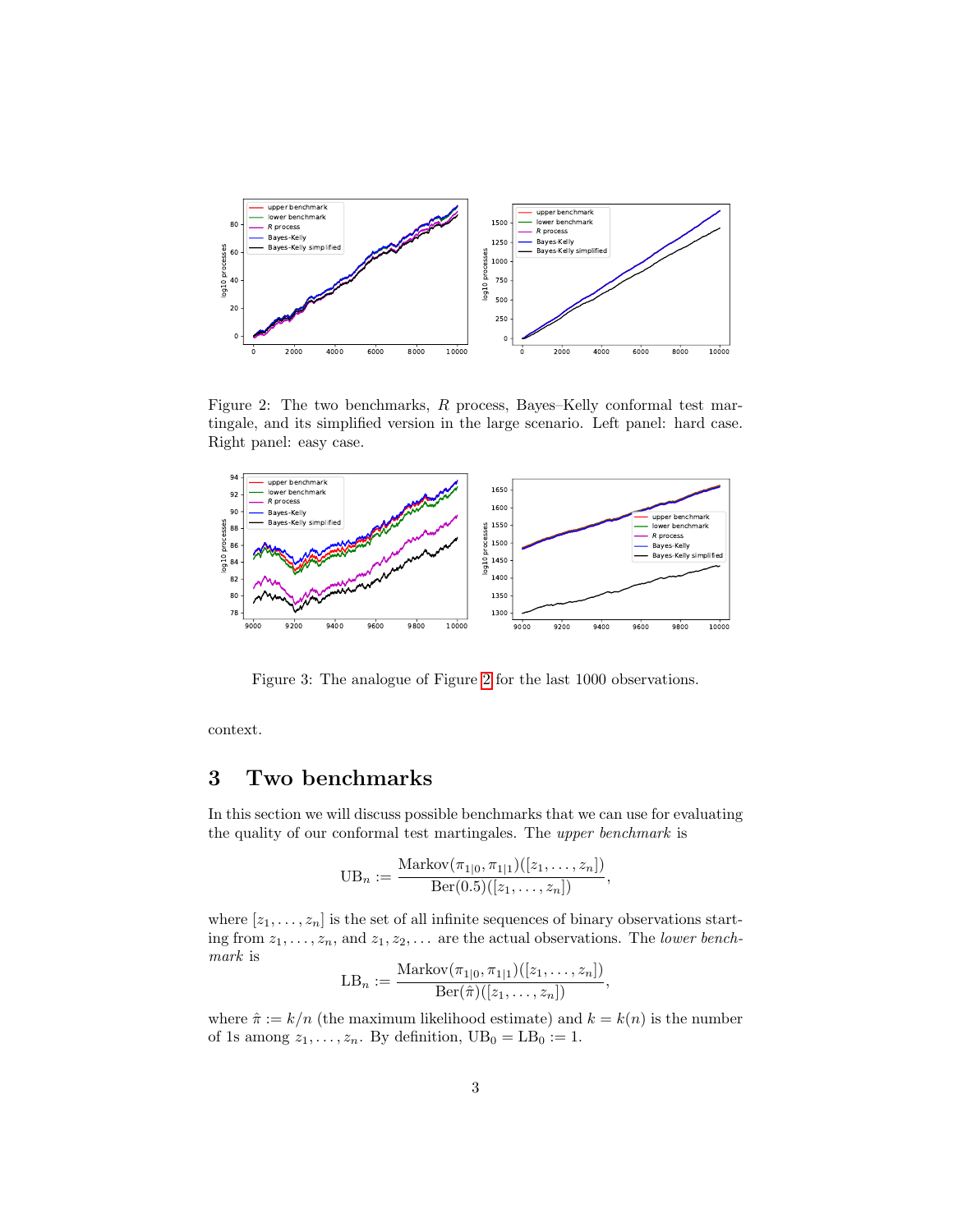The trajectories of the upper and lower benchmarks are shown in Figure [2](#page-2-0) in red and green; the figure also shows the trajectory the R process discussed in the previous section, and the other two trajectories should be ignored for now. The two benchmarks coincide or almost coincide. Figure [3](#page-2-1) should the same trajectories "under the lens", over the last 1000 observations.

#### 4 Bayesian conformal testing

In this section we will use a Bayesian method that is statistically efficient in our experiments but whose computational efficiency will be greatly improved in the next section. The p-values  $p_1, p_2, \ldots$  are generated as described in [\[4\]](#page-7-3); in particular, we are using the identity nonconformity measure (the nonconformity score of an observation z is z). Under the alternative hypothesis, the p-values are generated by a completely specified stochastic mechanism. According to [\[1,](#page-7-5) Theorem 2], the optimal (in the Kelly-type sense of that paper) betting functions  $f_n$  are given by the density of the predictive distribution of  $p_n$  conditional on knowing  $p_1, \ldots, p_{n-1}$ . Let us find these predictive distributions. We will use the notation  $U[a, b]$ , where  $a < b$ , for the uniform probability distribution on the interval [a, b] (so that its density is  $1/(b - a)$ ).

We are in a typical situation of Bayesian statistics. The Bayesian parameter is the binary sequence  $(z_1, z_2, \dots) \in \{0,1\}^{\infty}$  of observations, and the prior distribution on the parameter is Markov $(\pi_{1|0}, \pi_{1|1})$ . The Bayesian observations are the conformal p-values  $p_1, p_2, \ldots$ . Given the parameter, the distribution of  $p_n$  is

$$
p_n \sim \begin{cases} U[0, k/n] & \text{if } z_n = 1 \\ U[k/n, 1] & \text{if } z_n = 0, \end{cases}
$$

where  $k := z_1 + \cdots + z_n$  is the number of 1s among the first *n* observations.

Let  $w_{k,j}^n$ , where  $n = 1, 2, ..., k = 0, ..., n$ , and  $j \in \{0, 1\}$ , be the total posterior probability of the parameter values  $z_1, z_2, \ldots$  for which  $z_1 + \cdots + z_n = k$ and  $z_n = j$ ; we will use them as the weights when computing the predictive distributions for the p-values. We can compute the weights  $w_{k,j}^n$  recursively in n as follows. We start from

$$
w_{0,0}^1 := w_{1,1}^1 := 0.5, \quad w_{0,1}^1 := w_{1,0}^1 := 0.
$$

At each step  $n \geq 2$ , first we compute the unnormalized weights

$$
\tilde{w}_{k,0}^n := \left(w_{k,0}^{n-1}\pi_{0|0} + w_{k,1}^{n-1}\pi_{1|0}\right)l_k^{n-1}(0, p_n),
$$
  

$$
\tilde{w}_{k,1}^n := \left(w_{k-1,0}^{n-1}\pi_{1|0} + w_{k-1,1}^{n-1}\pi_{1|1}\right)l_{k-1}^{n-1}(1, p_n),
$$

where  $l$  is the likelihood defined by

$$
l_k^n(1,p) := \begin{cases} \frac{n+1}{k+1} & \text{if } p \le \frac{k+1}{n+1} \\ 0 & \text{otherwise,} \end{cases}
$$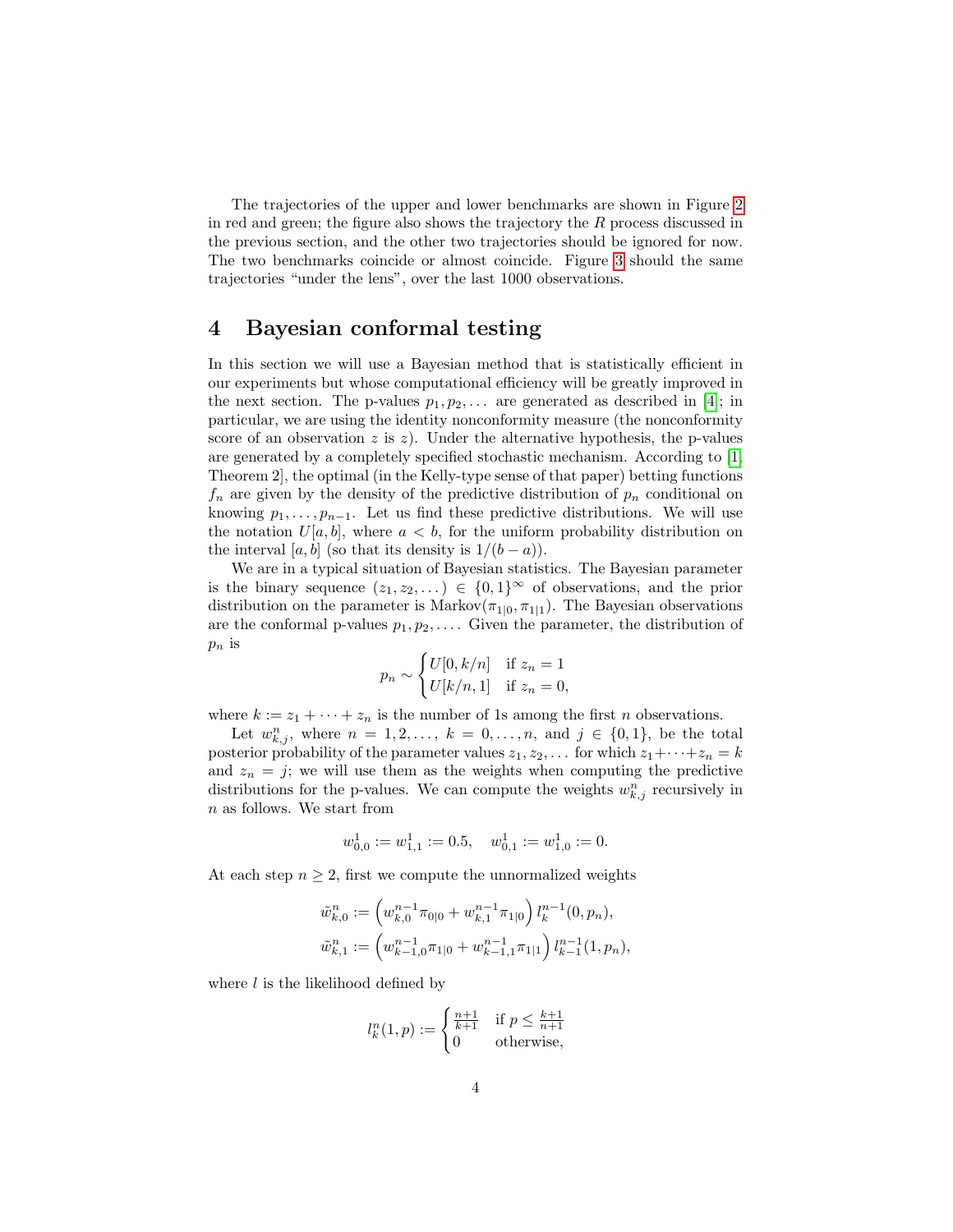

<span id="page-4-0"></span>Figure 4: The Bayes–Kelly and Bayes–Kelly simplified conformal test martingales, the R-process, and the two benchmarks in the middle scenario. Left panel: hard case. Right panel: easy case.

$$
l_k^n(0, p) := \begin{cases} \frac{n+1}{n-k+1} & \text{if } p \ge \frac{k}{n+1} \\ 0 & \text{otherwise,} \end{cases}
$$

and then we normalize them:

$$
w_k^n := \tilde{w}_k^n / \sum_{k=0}^m \sum_{j=0}^1 \tilde{w}_{k,j}^n.
$$

Given the posterior weights for the previous step, we can find the predictive distribution for  $p_n$  as

$$
p_n \sim \sum_{k=0}^{n-1} \sum_{j=0}^1 w_{k,j}^{n-1} \left( \pi_{1|j} U\left[0, \frac{k+1}{n}\right] + \pi_{0|j} U\left[\frac{k}{n}, 1\right] \right),
$$

where we use the shorthand  $\pi_{0|j} := 1 - \pi_{1|j}$ . Therefore, the betting functions for the resulting Bayes–Kelly conformal test martingale are

<span id="page-4-1"></span>
$$
f_n(p) = \sum_{k=0}^{n-1} \sum_{j=0}^1 w_{k,j}^{n-1} \left( \frac{n}{k+1} \pi_{1,j} 1_{p \le \frac{k+1}{n}} + \frac{n}{k} \pi_{0,j} 1_{p \ge \frac{k}{n}} \right).
$$
 (1)

For experimental results, see Figure [4,](#page-4-0) in addition to Figure [2.](#page-2-0) The Bayes– Kelly conformal test martingale appears to be very close to the two benchmarks. Its simplified version is described in the next section. The relatively poor performance of the R-process in the left panel of Figure [4](#page-4-0) should not be interpreted as it being inferior to the Bayes–Kelly conformal test martingale: remember that R works against all Markov alternatives, whereas the other processes in Figures [2–](#page-2-0)[8](#page-6-0) are adapted to the specific alternative hypothesis (Markov $(0.4, 0.6)$ ) in the hard case and  $Markov(0.1, 0.9)$  in the easy case).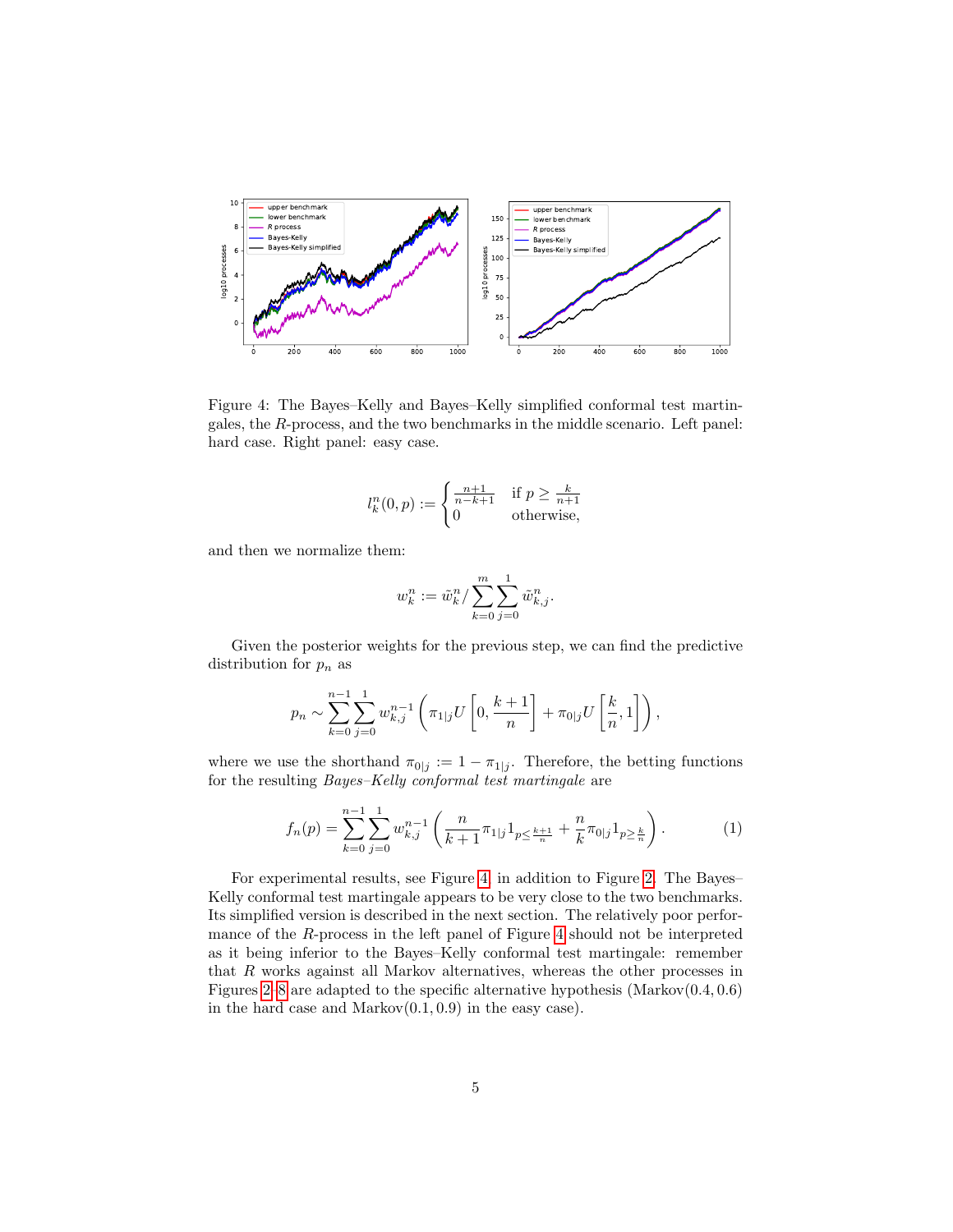

<span id="page-5-1"></span>Figure 5: The weights  $w_k^{1000}$ ,  $k = 0, \ldots, 1000$ , at the last step for the Bayes-Kelly conformal test martingale in the medium scenario (the hard case on the left and easy on the right).



<span id="page-5-3"></span>Figure 6: The analogue of Figures [2](#page-2-0) and [4](#page-4-0) for the small scenario.

# <span id="page-5-0"></span>5 Simplified Bayesian conformal testing

In this section we consider a radical simplification of the Bayes–Kelly conformal test martingale [\(1\)](#page-4-1). We still assume that the Markov chain is symmetric, as in our model situations. If we assume that the weights  $w_{k,j}^n$ ,  $k = 0, \ldots, n$ , are concentrated at

$$
k \approx k + 1 \approx n/2,
$$

[\(1\)](#page-4-1) will simplify to

<span id="page-5-2"></span>
$$
f_n(p) = 2\pi_{1|j} 1_{p \le 0.5} + 2\pi_{0|j} 1_{p > 0.5}.
$$
 (2)

Figure [5](#page-5-1) shows the weights (averaged over  $j \in \{0,1\}$ ) for the last step of the Bayes–Kelly conformal test martingale in the medium scenario (10<sup>3</sup> observations). They are indeed concentrated around values of  $k$  not so different from  $0.5N = 500.$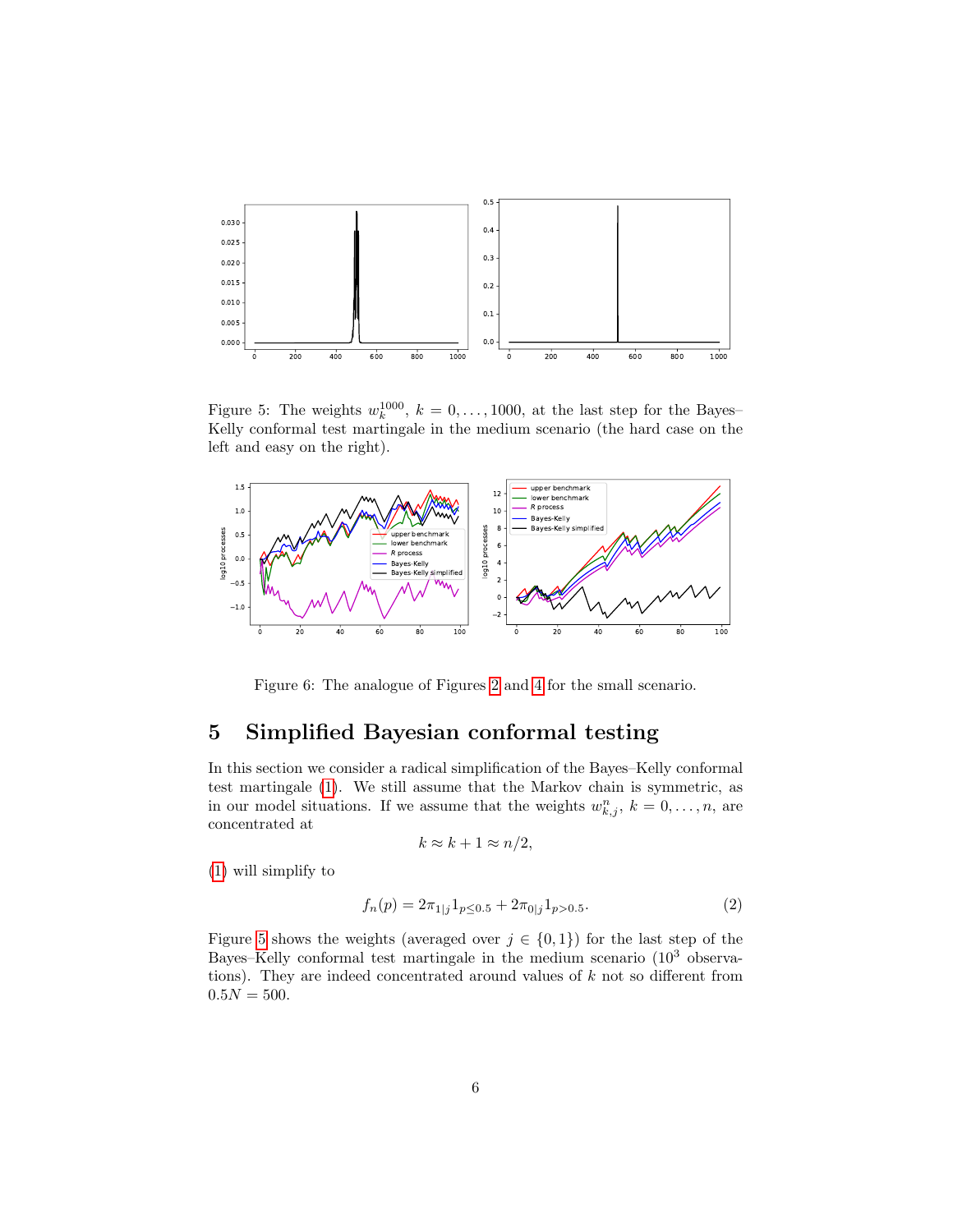

<span id="page-6-1"></span>Figure 7: Boxplots based on  $10^3$  runs for the final values of the two benchmarks (upper UB and lower LB), the Bayes–Kelly conformal test martingale (BK), and its simplified version (sBK) in the medium scenario. Left panel: hard case. Right panel: easy case.



<span id="page-6-0"></span>Figure 8: The analogue of Figure [7](#page-6-1) for  $10<sup>4</sup>$  runs in the small scenario.

As a second step, we make [\(2\)](#page-5-2) straightforward to compute by setting

$$
j := \begin{cases} 1 & \text{if } p_{n-1} \le 0.5 \\ 0 & \text{if not.} \end{cases}
$$

(If  $k(n-1) := z_1 + \cdots + z_{n-1} \approx (n-1)/2$ , then  $j = z_{n-1}$  with high probability.) The performance of the simplified version is shown in Figures [2–](#page-2-0)[4](#page-4-0) and [6.](#page-5-3) It is usually worse than that of the Bayes–Kelly conformal test martingale and the two benchmarks, but is comparable on the log scale apart from the right panel of Figure [6.](#page-5-3)

The right panel of Figure [6](#page-5-3) and Figures [7](#page-6-1) and [8](#page-6-0) show that the statistical performance of the simplified Bayes–Kelly martingale particularly suffers in the easy case. The notches in the boxplots in Figures [7](#page-6-1) and [8](#page-6-0) indicate confidence intervals for the median.